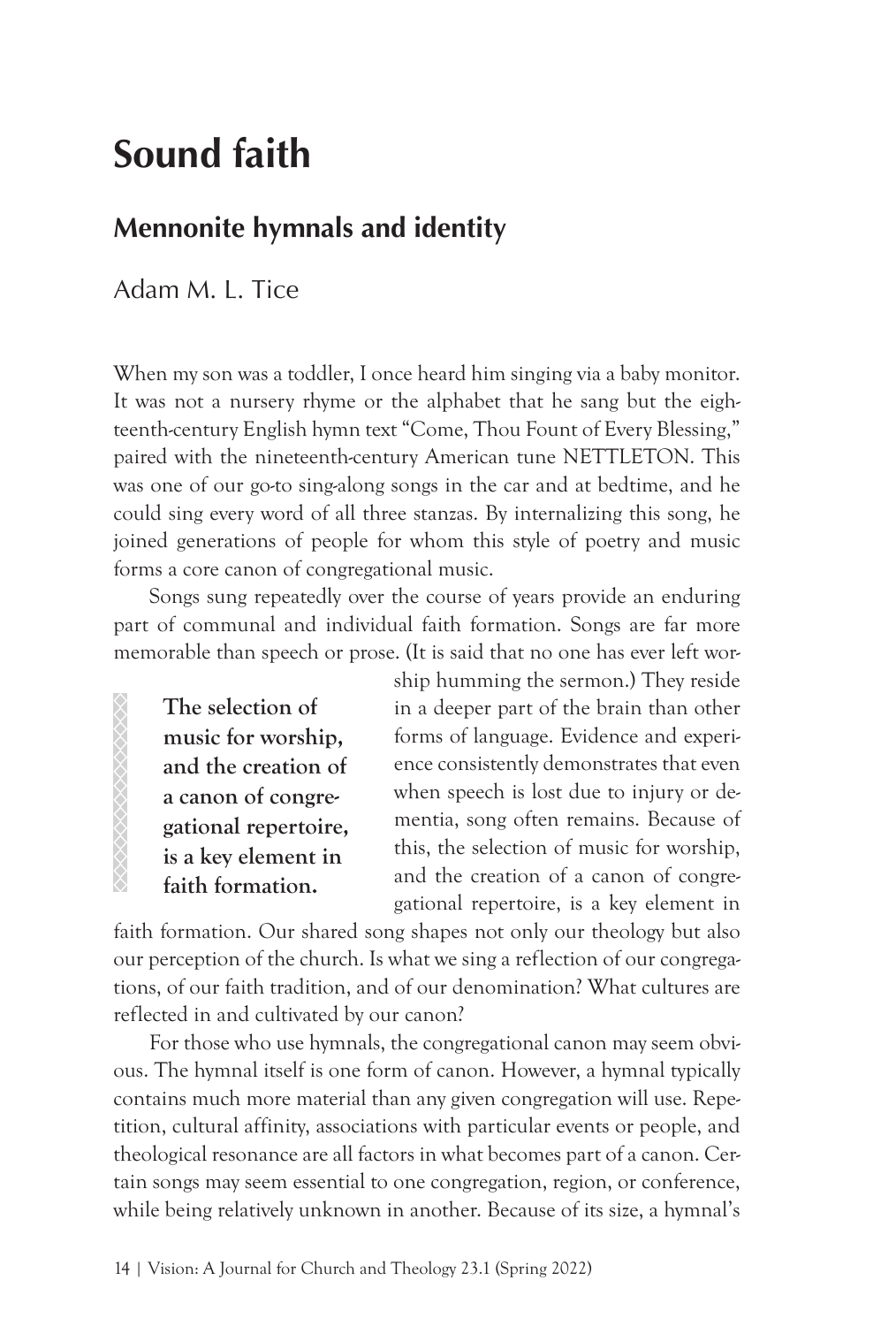canon has the capacity to represent far more than any one congregation within its binding. In doing so, it can reflect a broader church and provide ways for disparate parts of that church to learn about one another. In my master's thesis for Anabaptist Mennonite Biblical Seminary—titled "Who Do You Sing that I Am?"—I examined how Mennonite hymnals presented the life and person of Jesus. In this article I attempt to describe how the contents of Mennonite hymnals have changed to reflect our evolving denominations. We might ask, "Who do we sing that we are?" The question here is not so much about the textual content of the material—although that would be a fascinating question to explore as well. Instead, I look at what source material has shaped our hymnals.

Mennonite hymnals have drawn on several different streams of congregational song to create canons. The history of these hymnals may be described in terms of streams joining and integrating a greater variety of song over time. The succession of hymnals has reflected an expanding vision of the church they served—and for each hymnal, decisions were made, for better or worse, about what types of music were suitable for worship. In this brief tour through a century of the English language hymnals of the denominations that formed Mennonite Church USA and Mennonite Church Canada, I examine how those genres have shifted over time in these canons. A sampling of few writers and composers traced across those canons provide a snapshot of those changes.

#### **Early twentieth century**

The "Old" Mennonite Church produced *Church Hymnal* in 1927. It is primarily shaped by English language singing traditions, with a heavy reliance on the works of Isaac Watts (50 texts) and Charles Wesley (33 texts). Its committee "made its selection of hymns with a view to the Scriptural teaching rather than to the spiritual emotions expressed in the hymn. . . . It was the impression of the Committee that it was more advisable to encourage the use of the earlier type of Church music, with its richness of devotion and reverence to the holiness and majesty of our God and Savior, than to cultivate the desire for the lighter and more emotional song form of the modern age."1 Despite that stated concern, a decree from the Mennonite Mission Board in 1925 obligated the editors to include a substantial number of "songs with refrains," meaning (white) Gospel songs. Mennonite hymnologist Mary Oyer lamented that decision, writing, "I

<sup>1</sup> *Church Hymnal* (Scottdale, PA: Mennonite Publishing House, 1927), v.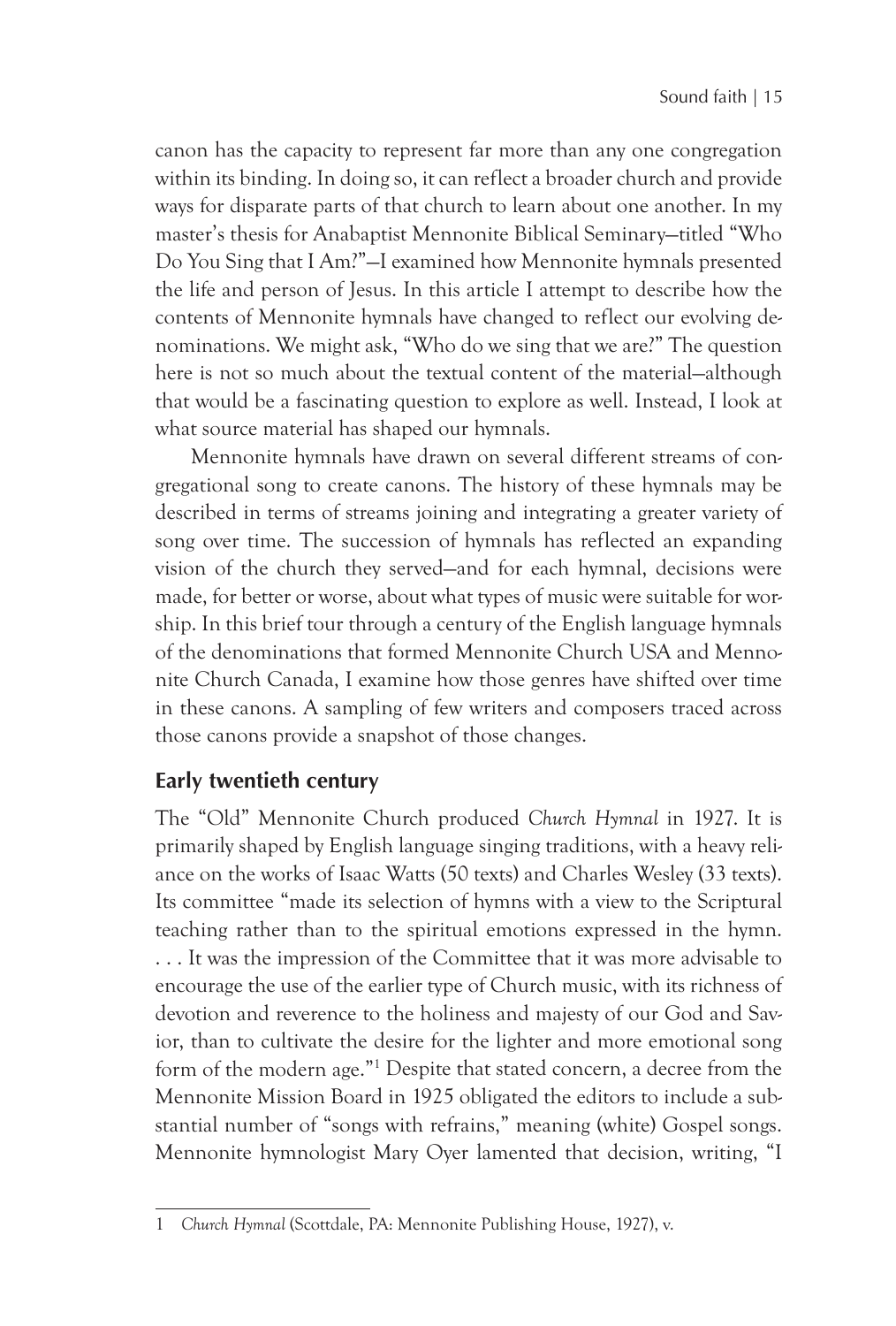have always attributed the 'grayness' of the *Church Hymnal* to that rather high-handed act in 1925."2 One writer associated with this style of music is Fanny Crosby; eleven of her texts are included. A few items by Mennonite writers and composers also appear.

*Mennonite Hymnary*, published in 1940 for General Conference Mennonites, is explicit in naming the streams from which it draws. The editors describe the bulk of the book as "standard hymns, selected from ancient

**The editors describe the controversy surrounding "Gospel Songs" in terms that sound remarkably similar to criticisms of contemporary worship music in recent years.**

and modern sources."3 Those make up the first four hundred and two items. Next are "Hymns for Children." Those are followed by "Gospel Songs," which prompted a paragraph of explanation from the editors. They describe the controversy surrounding this genre in terms that sound remarkably similar to criticisms of contemporary worship music in recent years: "Some think the words of the Gospel songs are too self-centered

and individualistic in their thought; the tunes, with their snappy choruses, too sentimental and undignified to have a place in church worship." The editors defend their inclusion, although they conclude with the hope that "no congregation will confine its singing to the Gospel songs to the neglect of" the other genres.4 Ten Fanny Crosby selections appear. Gospel songs are followed by "The Church Year in Chorales," of which the editors state, "In all of our hymnody there is nothing finer than these [German] Chorales. They are noble, dignified and powerful."5 Metrical Psalms and a section of "Responses, Chants, Doxologies, and Amens" complete the musical portions of the hymnal.

The elevation of German material in *Mennonite Hymnary* stands in contrast to *Church Hymnal*, for which the "Music Committee's Notes" references its reliance on English language sources, stating, "German language, the language of our forefathers, is rich in hymns and tunes of the highest spiritual value but it was found that generally translations from

<sup>2</sup> Mary Oyer, *Exploring the Mennonite Hymnal: Essays* (Newton, KS: Faith and Life, 1980), 67.

<sup>3</sup> *Mennonite Hymnary* (Newton, KS: Mennonite Publication Office, 1940), v.

<sup>4</sup> *Mennonite Hymnary*, vi.

<sup>5</sup> *Mennonite Hymnary*, v.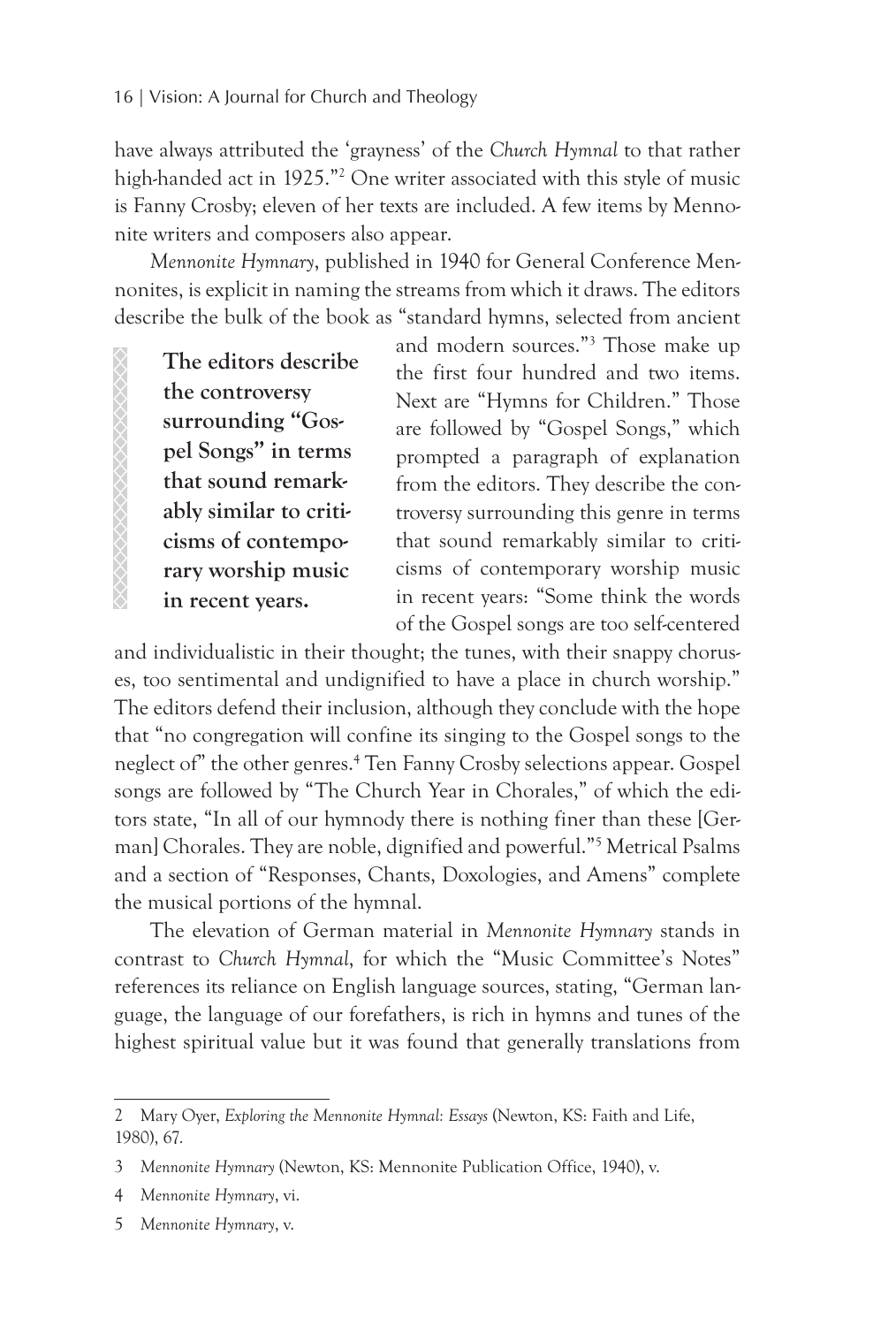German have proved unsatisfactory in form and expression of thought."6 Compared to *Church Hymnal*'s eighty-three Watts and Wesley texts, *Mennonite Hymnary* included twenty by Watts and twenty-four by Wesley; the *Hymnary*, however, features twenty-five translations of German texts by nineteenth-century writer Catherine Winkworth, while none of her work appears in *Church Hymnal.* In *Mennonite Hymnary*, few Mennonites are named among the authors and composers.

## **Late twentieth century**

*The Mennonite Hymnal* of 1969 was a joint effort of "Old" and General Conference Mennonites. This merging of streams is reflected in the materials selected. There are thirty texts by Winkworth, twenty-eight by Wesley, and thirty-seven by Watts. Among the Gospel song repertoire are twelve pieces by Crosby. In the introduction, Mary Oyer describes the blend in this way:

> *Mennonites who have remained close to their German background still sing Lutheran chorales; chorale texts and tunes are well represented. Those who spoke English in the early nineteenth century absorbed the American tradition of Watts' texts—along with authors such as Wesley and Newton—and replaced their Germanic past with American tunes and folk hymns from the singing-school tradition. These strands—German and American—join in this book to enrich the resources of each. The Mennonites' use of the more recent Gospel Songs is perpetuated in this book with a collection in a separate section.*<sup>7</sup>

To these resources, the hymnal adds three translations from the earliest Anabaptist hymnal, *The Ausbund*, as well as a few tunes by Mennonite composers. Significantly, there are six "non-Western" hymns, which Oyer describes as a token of "the committees' interest in being a part of the worldwide church."8

*Hymnal: A Worship Book* was published in 1992, continuing the partnership of General Conference and "Old" Mennonites and adding the Church of the Brethren. "Gospel" music from white singing traditions

<sup>6</sup> *Church Hymnal*, v.

<sup>7</sup> Mary Oyer, "Introduction," in *The Mennonite Hymnal* (Newton, KS: Faith and Life Press, 1969).

<sup>8</sup> Oyer, "Introduction."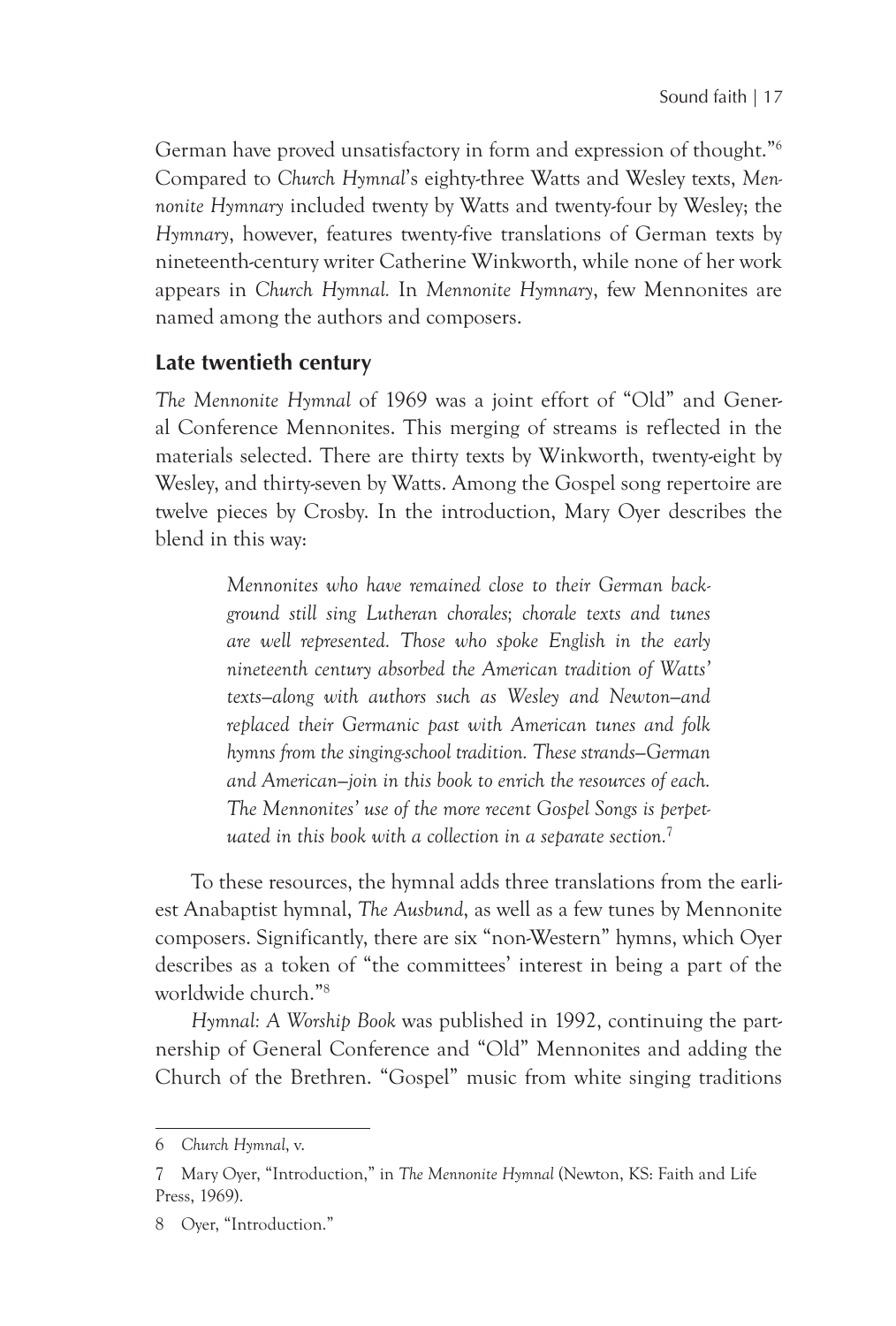was no longer separated into its own section of the hymnal. Five examples of Black Gospel music are included, along with fifteen Spirituals. Music from around the world appears throughout, including nine from Spanish language sources. In the introduction, managing editor Rebecca Slough writes, "Our singing has been shaped by hymns created throughout the

**The cultural and ethnic makeup of the Mennonite denominations in North America was changing, and that evolution influenced the hymnal.** 

centuries of Christian history, and expanded by hymns set in contemporary idioms. The presence of African-American, Asian, Native American, Hispanic, and African hymns deepens our sense of unity in Christ through the Spirit."9

The cultural and ethnic makeup of the Mennonite denominations in North America was changing, and that evolution influenced the hymnal. In addi-

tion, there had been significant expansion within white, Euro-American singing traditions that shaped the hymnal's contents. In the two decades following the publication of *The Mennonite Hymnal*, the English-speaking world experienced a renaissance of hymn writing now commonly described as a "hymn explosion." The hymn explosion ignited in England but quickly spreading to the United States and Canada, as writers used common hymn meters so that their texts could be sung with familiar tunes. Composers writing in modern styles influenced by both folk and art song also emerged to provide new tunes. Several prominent writers represented by multiple texts in *Hymnal: A Worship Book* include Carl Daw (8), Ruth Duck (3), Fred Pratt Green (9), Christopher Idle (5), Fred Kaan (3), Thomas Troeger (6), and Brian Wren (14).10 Mennonite Brethren poet Jean Janzen also created eight texts for the collection. Roughly ninety-four items in *Hymnal: A Worship Book* have Anabaptist origins for text, tune, or both.

Over the same period, Catholic churches were experimenting with new forms of vernacular song following the reforms of Vatican II. While the hymnal only includes a few examples of Protestant "praise and worship music" (as it was termed at the time), it presents a number of Cath-

<sup>9</sup> Rebecca Slough, "Introduction," in *Hymnal: A Worship Book* (Elgin, IL: Brethren Press, 1992), iii.

<sup>10</sup> While that total of forty-eight songs is substantial, historical material is still prominent; Watts, Wesley, and Winkworth combine for a total of sixty texts in the hymnal, and Crosby has eight among the book's Gospel song selections.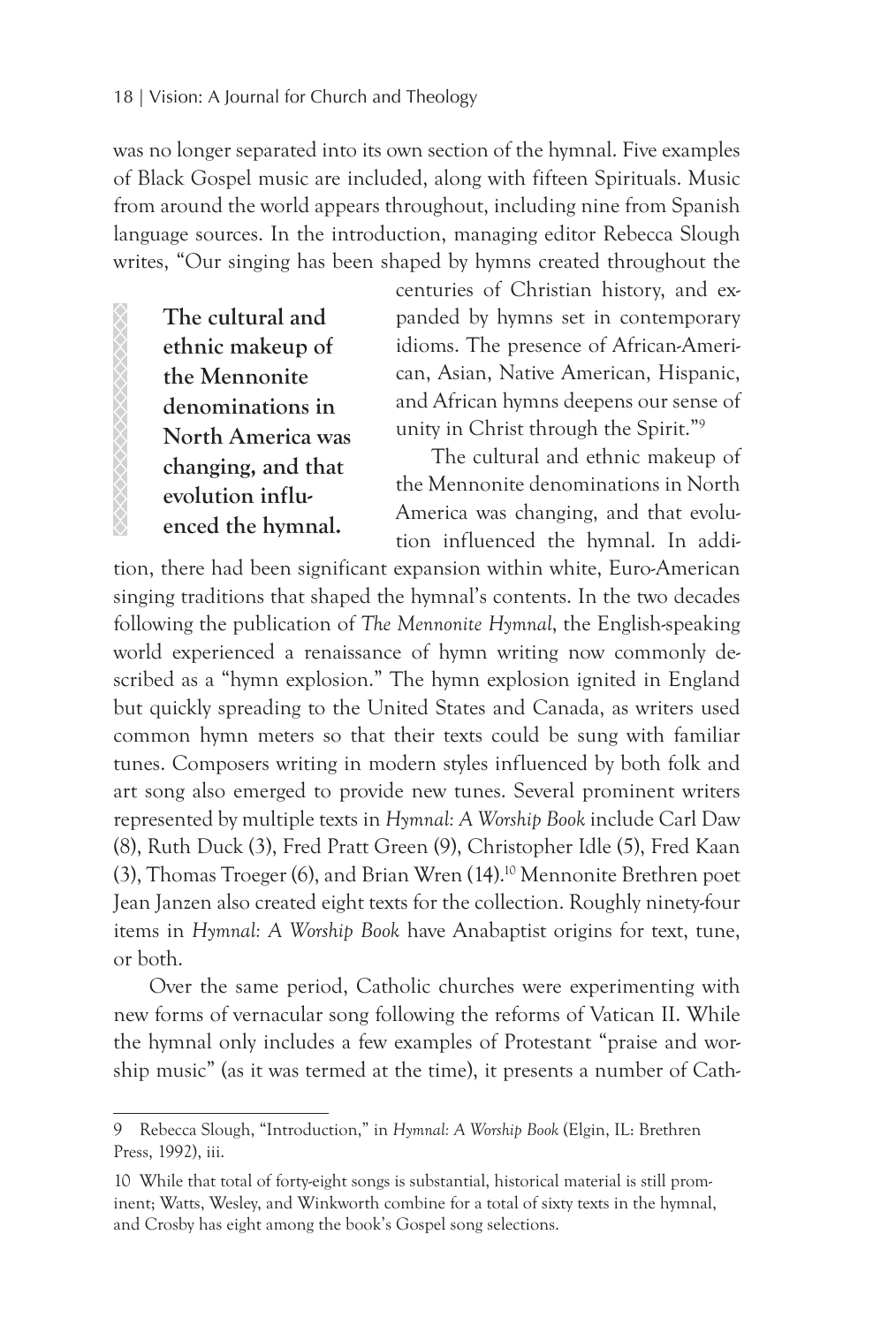olic folk selections by composers like Marty Haugen (6 items), who is not Catholic himself but is closely associated with the genre.

The ecumenical Taizé community in France is the source for fourteen short refrains, which provide a repetitive, meditative way of singing. That function marks a substantial evolution from 1927, when the editors of *Church Hymnal* viewed the expression of "spiritual emotion" with suspicion.

#### **Twenty-first-century**

In the first decade of this century, *Sing the Journey* (2005) and *Sing the Story*  (2007) further expanded the repertoire available to hymnal-using Mennonites. Of particular note is music by John Bell and the Iona Community in Scotland as well as compositions by Mennonite James Clemens. The books include more examples of Catholic folk and add other under-represented genres like jazz. A few more "praise and worship" pieces appear as well.

Clearly, the musical and linguistic palate available to hymnal using Mennonites grew substantially from 1927 to 2007. And yet, many Mennonites do not use the denominational hymnal as a main source for worship songs. Congregations that worship primarily in languages other than English are likely to draw on other sources, as do congregations that worship using "contemporary worship music" (now the preferred term for what has historically been called "praise and worship").

The committee that assembled *Voices Together* (2020) for Mennonite Church Canada and Mennonite Church USA (on which I served) had to consider both who it would *resource* (that is, what churches would be likely to purchase and use the collection) and who it would *represent.* We sought ways to engage material important to communities who would not be likely to use the hymnal. Our hope was to help hymnal-using Mennonites to learn to sing with non-hymnal using Mennonites. The distinctions among congregations are not clear-cut; many (perhaps most) Mennonite congregations in the United States and Canada were already engaging in music from outside of denominational printed resources. Contemporary worship music is a substantial part of many congregational canons. This led us to include approximately seventy songs in *Voices Together* that can be grouped under the contemporary worship music umbrella.<sup>11</sup>

<sup>11</sup> The number is approximate because of blurriness of definitions and intersections between genres.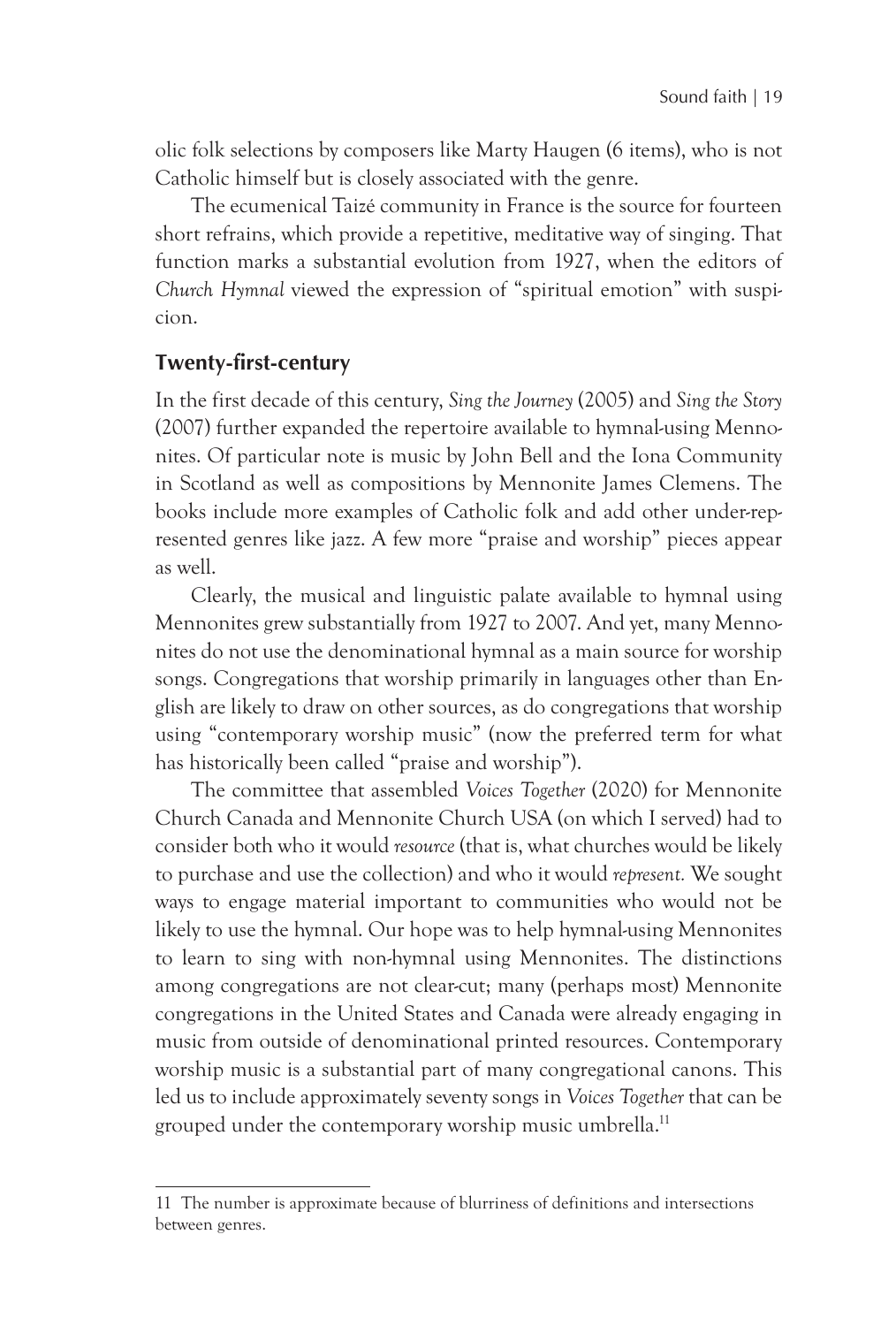#### 20 | Vision: A Journal for Church and Theology

Additional shifts in the *Voices Together* canon were similarly oriented toward listening to the concerns of communities being represented. Historically there has been some disconnect between what Mennonite hymnals adopt from non-dominant communities and what those com-

**Shifts in the Voices Together canon were oriented toward listening to the concerns of communities being represented.** 

 $\infty$ 

munities sing themselves. For example, while the African-American spirituals found in *Hymnal: A Worship Book* are historically important, they are only a small portion of the music sung in African-American congregations. We sought to learn what songs these communities considered essential rather than only seeking out what hymnal users might

enjoy or find easiest to adopt. In conversation with African American consultants, we increased the proportion of contemporary material in *Voices Together*. Thirty-one pieces are indexed as representing "Heritage: African American," of which approximately half are Spirituals. Similar shifts occurred in relation to music from several other communities, including those that primarily use Spanish in worship. There was a major increase in the number of songs featuring the Spanish language, from eight in *Hymnal: A Worship Book* to forty-nine in *Voices Together*. Some fifty languages other than English appear in the hymnal among the songs and worship resources.

*Voices Together* also deepens the historical roots of our sung repertoire. There is more material adapted from early Anabaptist sources and an intentional spanning of the breadth of Christian history. Texts by Watts, Wesley, and Winkworth remain important, totaling twenty-eight texts. The (white) Gospel tradition remains strong, although it makes up a smaller proportion of the collection; Crosby is represented by five selections. The "hymn explosion" writers listed above have a combined total of fifty-four texts in *Voices Together*. More recent writers like Mary Louise Bringle (16 texts) continue to expand that style of repertoire. Marty Haugen has fourteen texts, and John Bell eighteen. The Taizé community is the source for fifteen songs. Among Anabaptist contributors mentioned in previous collections, Janzen authored five texts, and Clemens composed twenty-one tunes. In total, one hundred and eighty-three of the musical selections in *Voices Together* have elements of text or tune contributed by an Anabaptist—nearly double the number in *Hymnal: A Worship Book*.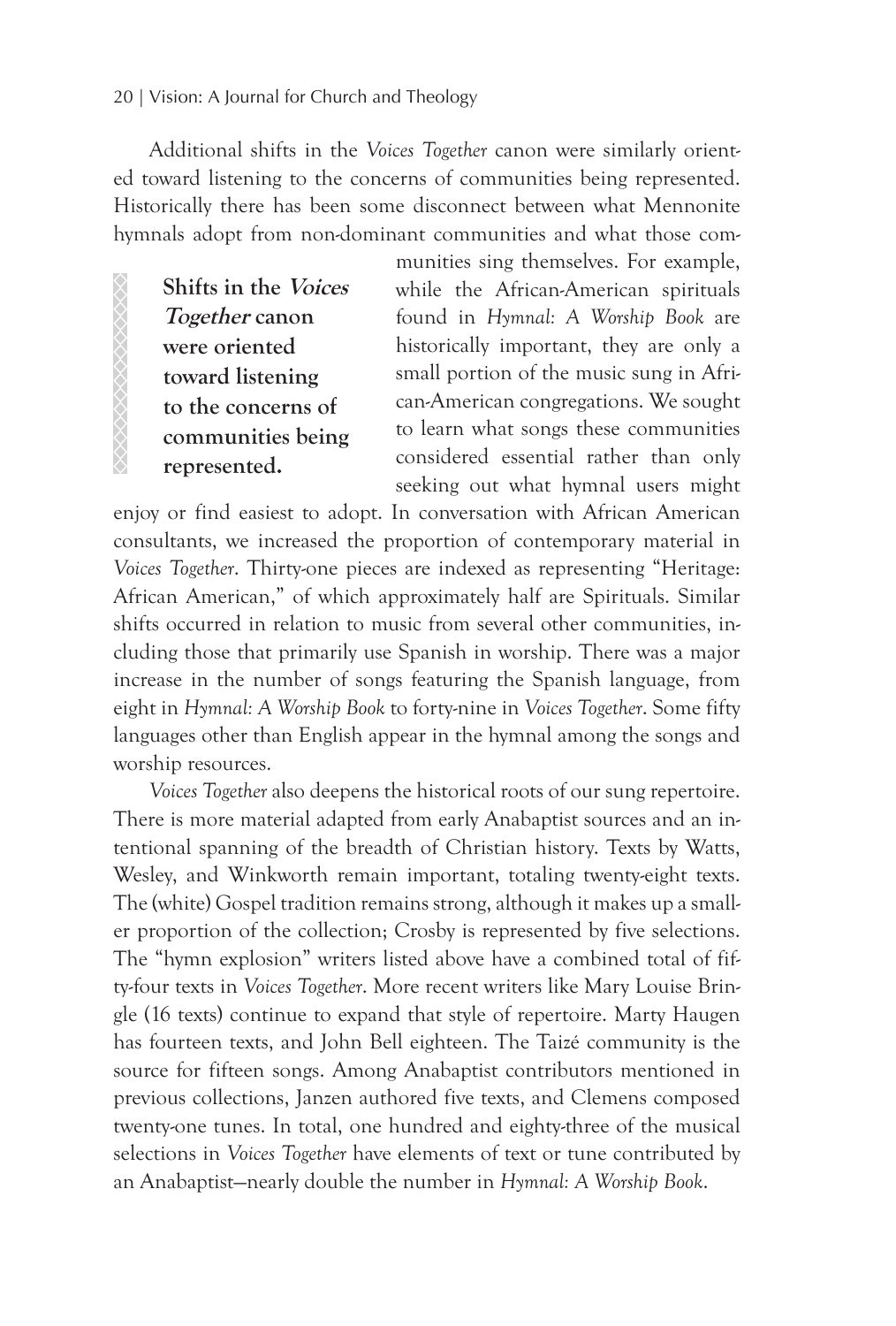For the first time in this lineage of hymnals, the composer of the most tunes (Clemens) and the author of the most texts (myself, 23) are both Mennonites. It is noteworthy that both of us have become well established in recent years in ecumenical hymnody, with multiple selections appearing in several hymnals of other denominations prior to *Voices Together*. Our work was anonymized before being reviewed by the *Voices Together* committee; presumably, the Mennonite "accent" of our submissions resonated even without revealing the identities of the creators.

This brief overview of several hymnals does not consider the spoken resources that most of the hymnals provide. These sections also reveal an increasing diversity of sources and a growing influence of Anabaptist writers. A new kind of resource is also present in *Voices Together*: for the first time, visual art is included in the midst of the songs. Twelve selections in a variety of media expand our perception of what kind of art may be part of Mennonite worship. Significantly, all twelve pieces are by Mennonite artists.

In any attempt to represent a diverse church, there will be successes and failures. The core of English and German hymnody of the earlier hymnals still provides the musical foundation for *Voices Together*, reflect-

**It remains to be seen how Voices Together will shape the faith of the church it attempts to represent. It takes its place among generations of hymnals that have each reflected and shaped worship.**

XXXXXXXXXXXXXXXXXXXXXXX

ing two of the major streams that have contributed to our denomination's history in North America. While various additions and expansions have provided a broader picture, it is still incomplete. There are unfortunate gaps in our repertoire. For example, although the Mennonite church in Ethiopia, Meserete Kristos, is one of the largest Mennonite bodies in the world, *Voices Together* does not have any songs in Ethiopian languages or musical idioms. There are also emerging forms of congregational song that reflect rap and hip-hop styles, which

are not represented. It is inevitable that the next group to create a worship resource for Mennonites will identify additional gaps and find new forms of song to fill them.

It remains to be seen how *Voices Together* will shape the faith of the church it attempts to represent. It takes its place among generations of hymnals that have each reflected and shaped worship. Every hymnal